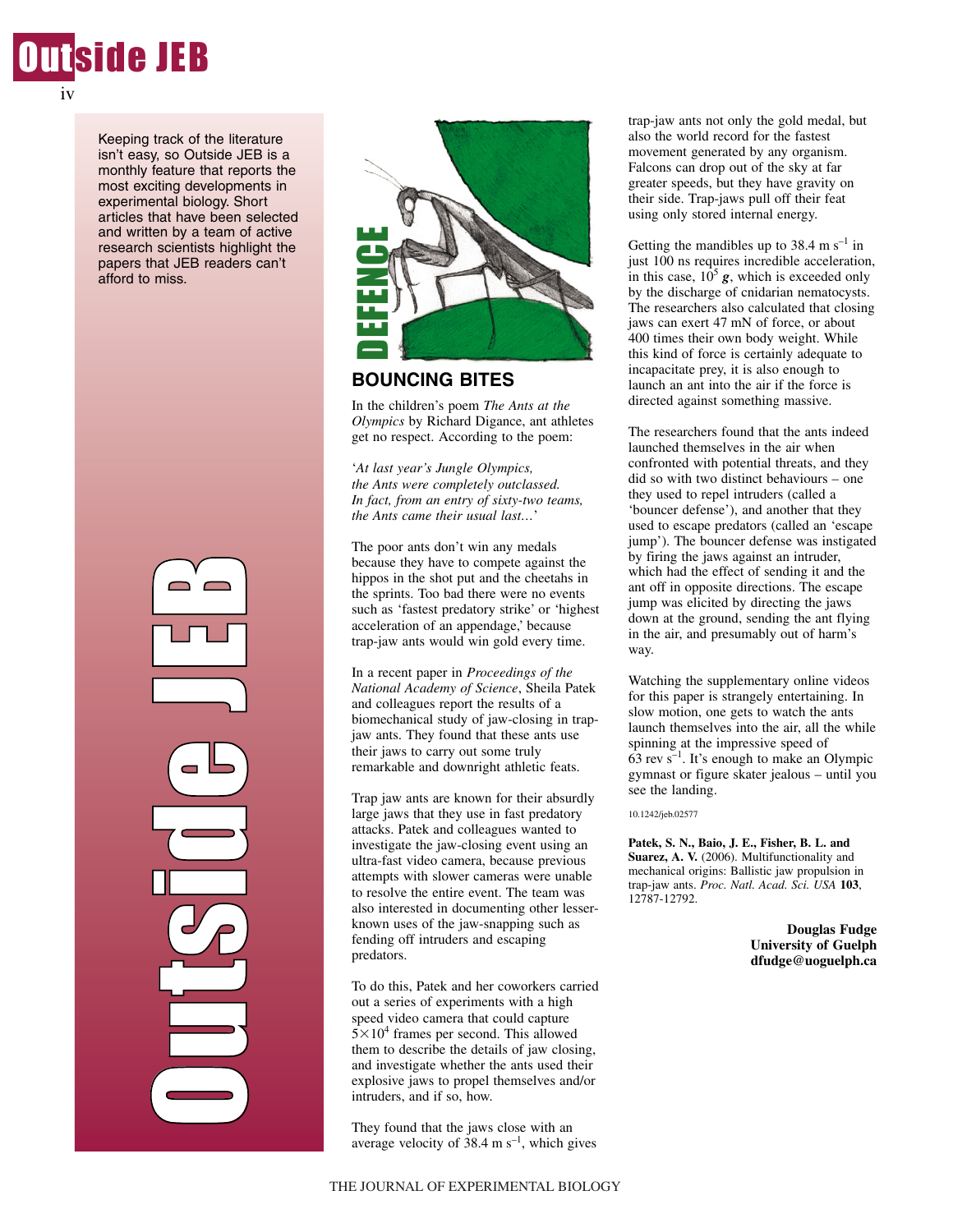# **Outside DEB** v



## **SWITCHING MAMMALIAN NEURONES ON AND OFF**

Recording from neural circuits is the bread-and-butter of neuroscience. As well as simply recording passively from neurones *in vitro* or in the live animal, it is important to impose experimental constraints on the system; for example by electrically stimulating a particular neurone and following the responses of others in the circuit, or by applying drugs to the preparation. Such work is informative, but painstaking and prone to artefact.

Recently, transgenic technologies have provided exciting new technologies for neuronal monitoring and monitoring. My own lab was the first to produce animals that carry transgenic calcium reporters, allowing synaptic transmission to be monitored; and recently, *Drosophila* have been made carrying transgenic potassium channels that act to make neurones less excitable, so shutting them down. Elaine Tan's paper in *Neuron* adds a valuable new technique that allows mammalian neurones to be selectively and reversibly switched off. To do so, the team has drawn on insect endocrinology.

Previous work from the group had shown *in vitro* that mammalian neurones transfected with the gene for an insect allatostatin receptor would stop firing action potentials when allatostatin was added. Allatostatin is a peptide hormone that normally acts to inhibit the production of juvenile hormone, a key hormone that regulates the quality of insect moulting. Critically, it is sufficiently different from any vertebrate hormone that one would not anticipate cross-activation of any vertebrate receptor with the insect neuropeptide. Thus, only those cells in which the allatostatin receptor is expressed should respond to allatostatin. The nature of the response is also critical; it appears that in mammalian neurones, the allatostatin receptor activates a potassium channel that

hyperpolarizes (makes more negative) the neuronal membrane. Under such circumstances, the neurone becomes most unlikely to fire when neighbouring cells stimulate it: it is effectively 'switched off'.

However, studying nerve cells in culture introduces artefacts aplenty. Could this technology be replicated *in vivo*? Callaway's group put their gene into a modified adenovirus – a cold-like virus that has become popular for its ability to introduce transgenes into a wide variety of mammalian cells. They coupled the gene with a synapsin (neuronal-specific) promoter, ensuring that, although the adenovirus might infect many cell types, it would only make the allatostatin receptor in neurones. The team also incorporated green fluorescent protein into the virus, so that transfected cells would be fluorescently marked.

In essence, the technique worked exactly as predicted. Working first in rat cortex, then in ferret and monkey, the team were able to show that perfusion with allatostatin shut down neuronal signalling, and wash-out of the allatostatin allowed it to start again.

Although these results provide a valuable tool for non-model organisms, they also reveal some of the advantages of working in a suitable model. For example, it is very hard to introduce a transgene into just a few specific cells with adenovirus. However, the team showed that this was indeed possible in transgenic mouse, allowing them to express the allatostatin receptor in specific populations of spinal neurones and selectively inhibit neuronal firing.

Why is this important? The technology has the potential to allow a more quantitative, 'systems biology' approach to the study of neuronal circuits, although it will require refinement if it is to be useful beyond mouse. Additionally, it allows *in vivo* manipulation of neuronal circuits, so protecting the experimenter from the artefacts of cell culture. It is thus an exemplar of the new 'integrative physiology'.

10.1242/jeb.02576

**Tan, E. M., Yamaguchi, Y., Horwitz, Gosgnach, G. D. S., Lein, E. S., Goulding, M., Albright, T. D. and Callaway, E. M.** (2006). Selective and quickly reversible inactivation of mammalian neurons in vivo using the *Drosophila* allatostatin receptor. *Neuron* **51**, 157-170.

> **Julian Dow University of Glasgow j.a.t.dow@bio.gla.ac.uk**



### **BUSTED BENEFIT OF BRADYCARDIA?**

When many fish experience environmental hypoxia (a drop in oxygen availability) or hypercarbia (an increase in environmental carbon dioxide levels) their heart rate decreases and their systemic vasculature constricts resulting in an increase in arterial blood pressure. Much previous theoretical and empirical data has lead to the suggestion that these cardiovascular adjustments should enhance gas transfer across the gills, enhancing  $O<sub>2</sub>$  uptake and CO<sub>2</sub> excretion. However, direct measurements of the consequences of a reduced heart rate, known as bradycardia, and increased blood pressure, known as hypertension, on branchial gas transfer in fish gills are extremely sparse, and the few studies that exist have so far yielded conflicting results as to the effects of bradycardia and hypertension on gas exchange. Steven Perry and Patrick Desforges of the Department of Biology at the University of Ottawa decided to rectify this situation by quantifying exactly how reduced heart rate and raised blood pressure affect branchial gas transfer during hypoxia and hypercarbia in the rainbow trout (*Oncorhynchus mykiss*).

The team first monitored heart rate, cardiac output (the amount of blood pumped by the heart), arterial blood pressure and arterial blood  $O_2$  and  $CO_2$  tensions in untreated rainbow trout exposed to either 40 min of hypoxia or 30 min of hypercarbia. Next, they tested the effects of bradycardia and hypertension on the fishes' physiology during hypoxia or hypercarbia by treating groups of fish either with atropine (to abolish bradycardia) or prazosin (to eliminate hypertension), before exposing the fish to hypoxia or hypercapnia and measuring their cardiovascular and blood gas responses. The expectation was that differences in blood gas tensions between the treated and